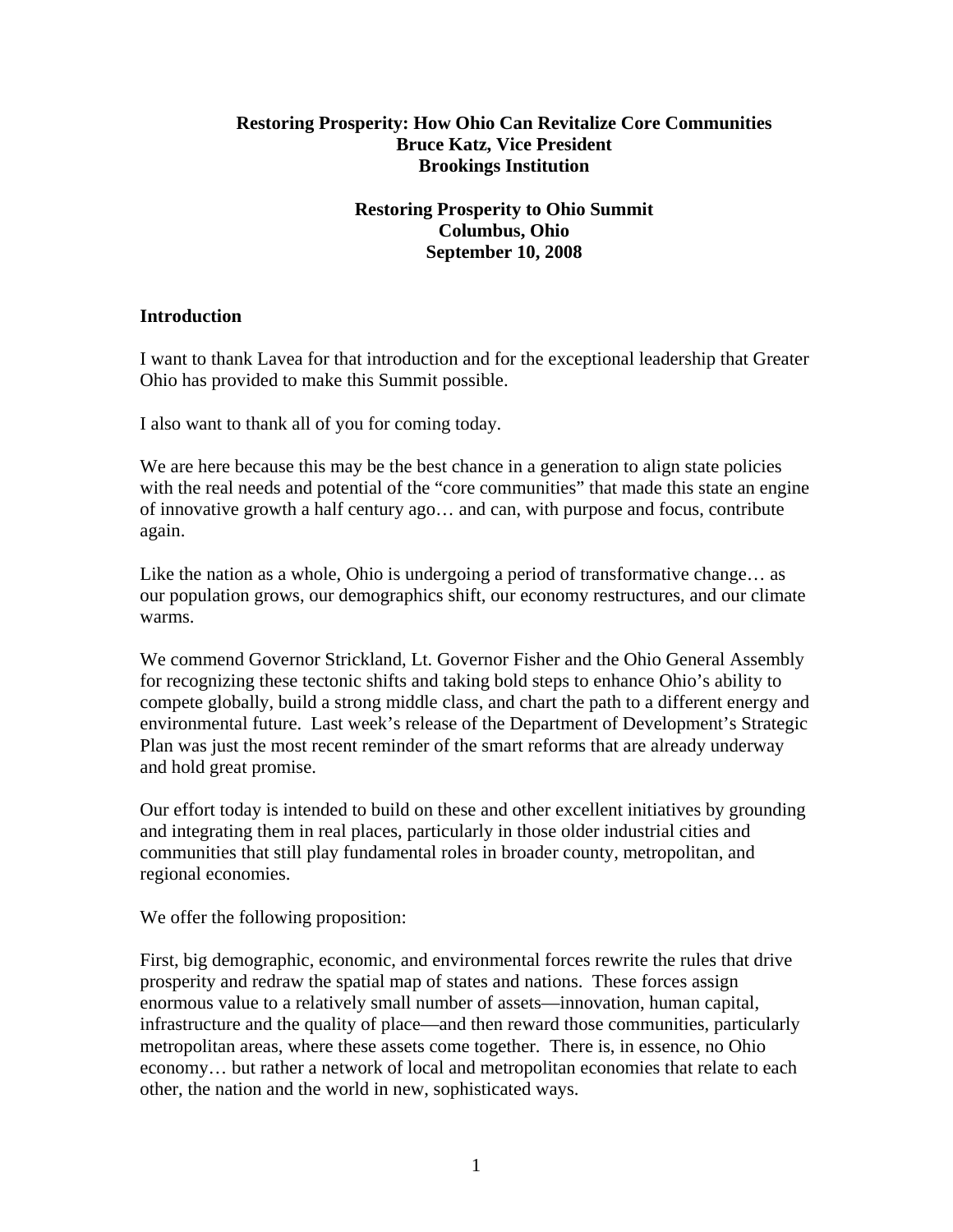Second, Ohio's core communities must find and redefine their place in the new economic order.As a group, core communities disproportionately concentrate a range of assets— "eds and meds" institutions, historic infrastructure and denser patterns of development that are valued by new economic realities and dictated by new environmental imperatives. All of Ohio will benefit when these places reach their full potential. Yet there is much variation here… with some core communities acting as critical nodes within broader metros and counties that have a competitive future and others struggling with their suburban and rural neighbors to find a niche.

Third, Ohio policies stack the deck against core communities, systematically favoring the growth of new places over the redevelopment of older ones and failing to leverage the assets in these places in any coherent way.At a time when the economy rewards places that collaborate, Ohio's structure of government does the exact opposite, encouraging cities and surrounding jurisdictions to engage in needless and wasteful competition The result: Ohio's cities are weaker than they should be, undermining the ability of the state to attract and retain innovative firms and talented workers.

Finally, Ohio needs a "competitive communities" strategy that strives to strengthen and leverage the economic potential, social possibilities and environmental role of core communities.

Rather than invest in core communities without clear purpose, vision, or rationale, this strategy would take stock of the real assets in core communities, set ambitious goals for the state, and then align state policies and programs to meet those objectives.

Rather than pursuing one size fits all solutions, this strategy would enable the state to identify and build on the key assets that drive prosperity in the places where they occur... and where assets are not present or sufficient, help places adjust and adapt.

Rather than encouraging communities to compete against each other, this strategy would empower and enable Ohio's jurisdictions to collaborate to compete.

This strategy sends the strongest of signals: the Ohio way—sprawling fast while growing slow—hollowing out older cities only to build new housing and retail facilities 30 miles away—does not make fiscal, environmental or competitive sense… and must end.

It reflects commonsense, market based principles that are widely applicable—relevant not just to bigger cities and metros in the state like Cincinnati, Cleveland, and Columbus but to smaller cities and metros like Lima, Mansfield, and Springfield, and to still smaller county seats like Ashtabula, Portsmouth, and Zanesville.

It is a strategy for renewal and reform… for adjustment and adaptation… and, in a phrase, for restoring prosperity to Ohio.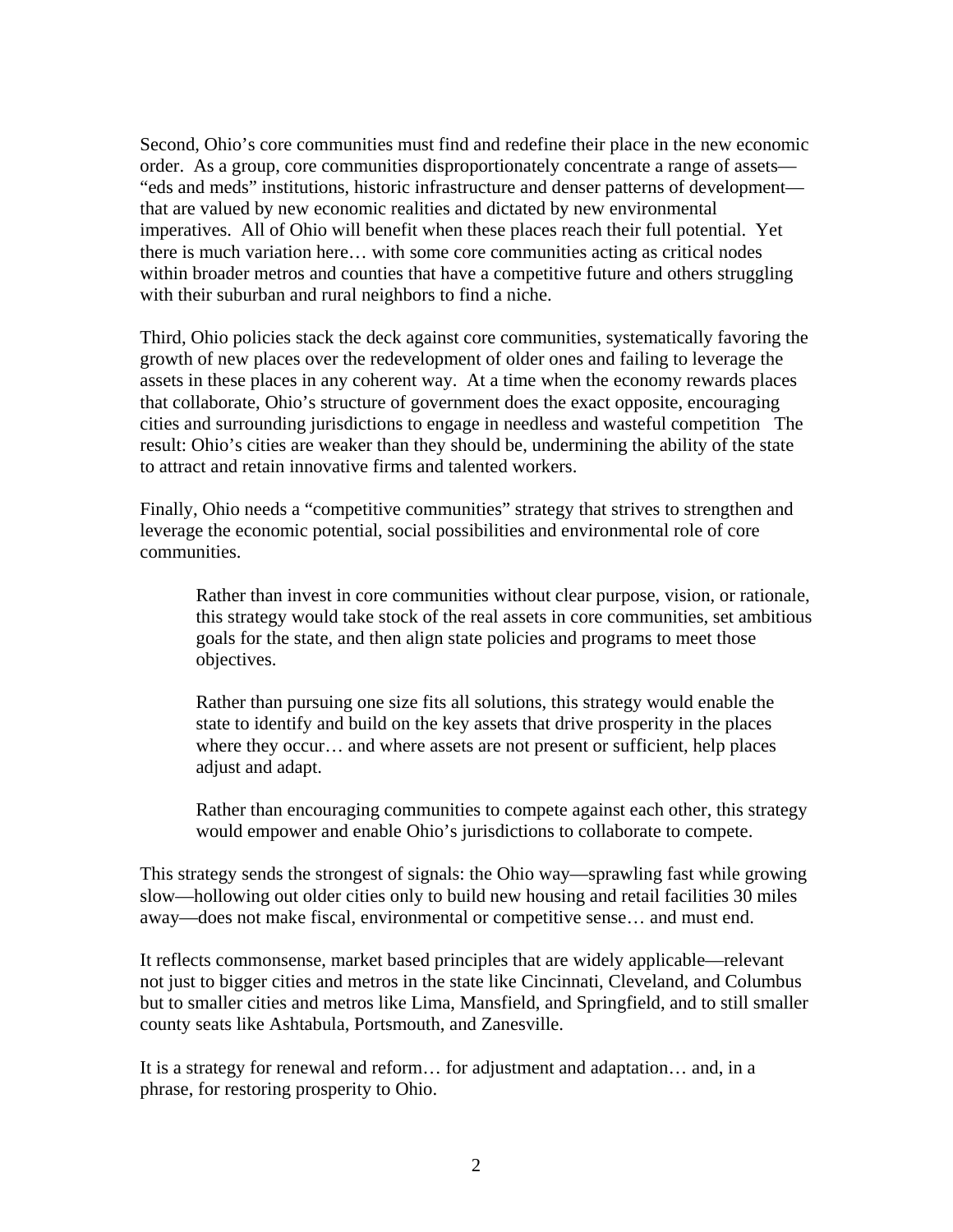## **So let me start with an initial proposition: big demographic, economic, and environmental forces rewrite the rules that drive prosperity.**

Like the country at large, Ohio is going through a period of profound, dynamic change comparable in scale and intensity to the latter part of the nineteenth century.

Rapidly expanding competition abroad is altering the state economy. The share of the state's jobs in manufacturing has declined from 22.2 percent in 1990 to 14.6 percent in 2006.

Demographic trends at home leave businesses with growing workforce challenges. Ohio is projected to rank  $47<sup>th</sup>$  of 50 states on population growth between 2000 and 2030. Yet the state's senior population is projected to grow 56 percent by 2030.

And global climate change and environmental imperatives—along with rising gas prices—render the typical development patterns in Ohio's metropolitan areas unsustainable. A middle-income Ohio household living in the Cleveland region now spends 27 percent of their income on transportation compared to 23 percent in 2000. Analysis of the Cincinnati and Columbus regions reveals patterns that are nearly identical.

What these broad forces do is fundamentally alter the rules by which nations, states and communities grow and thrive.

Most critically, they prize a relatively few assets that drive prosperity… and then value those places that agglomerate and concentrate these assets.

What matters today?

**Innovation**, the new products, processes and business models that drive economic productivity and sustainable solutions.

**Human capital**, the education and skills that further innovation and serve as the ticket to the middle class.

**Infrastructure**, state of the art transportation, telecommunication and energy distribution systems that move people, goods and ideas quickly and efficiently.

And **quality places**, that special mix of distinctive communities and responsible growth that is competitively wise, fiscally responsible, and environmentally sustainable.

Where do we find these assets? Well, they do not exist in the abstract, nor are they evenly distributed across the landscape of states and nations.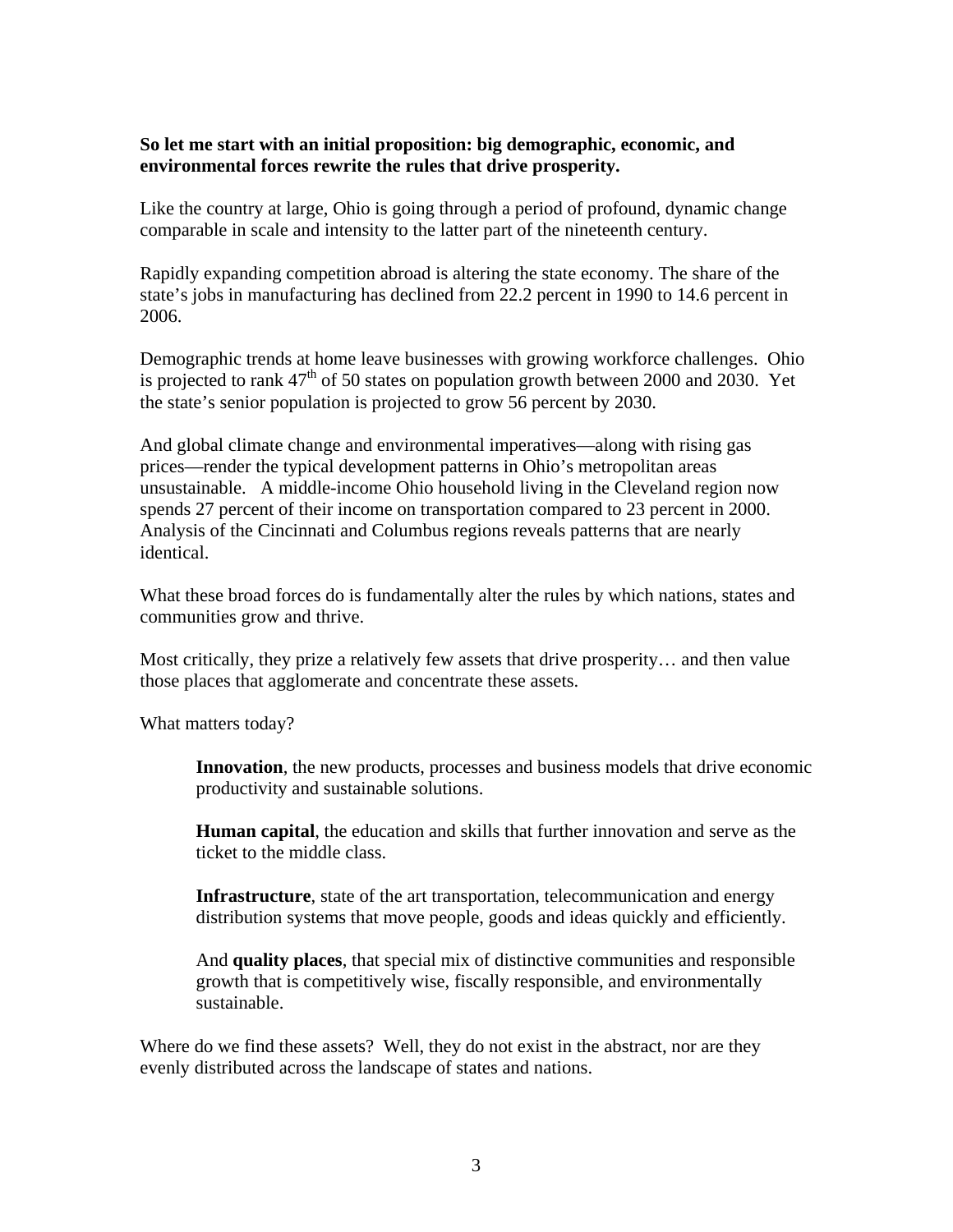These assets—and the people and firms that leverage them—largely come together in metropolitan America.

Our metro areas constitute a new spatial geography, enveloping city and suburb, township and rural area, in a seamlessly integrated economic and environmental landscape.

Metros matter because the advanced, technologically sophisticated firms that now drive the American economy crave proximity to pools of qualified workers, to legal, financial, and other specialized services that often require face-to-face interaction, to infrastructure that enables mobility of people and goods, and to other firms so that ideas and innovations can be rapidly shared.

In the Columbus metropolis, for example, the new geography stretches from the artsy hustle of the Short North to the thriving campus of Ohio State University to the leafy suburban neighborhood of Bexley to the to the satellite cities of Newark and Lancaster to the diverse landscapes of the region's "Metro Parks."

These disparate places—once fully separate—are now co-joined and co-mingled as people live in one municipality, work in another, go to a sports game or medical specialist or shopping in yet another… and share the same air, water and natural resources.

The top 100 metropolitan areas in the U.S. take up only 12 percent of our land mass, but harbor nearly two-thirds of our population and generate 75 percent of our gross domestic product.

More importantly, the top 100 metros gather what matters and make an outsized contribution on each of the assets that drive prosperity—whether its indicators of innovation like patents or indicators of human capital like adults with graduate degrees or indicators of infrastructure like air cargo or indicators of quality place like public transit.

Ohio, like the nation, is metropolitan… in many respects, more so.

Seven of the nation's top 100 metropolitan areas are located within the state of Ohio. The metropolitan regions of Akron, Cincinnati, Cleveland, Columbus, Dayton, Toledo, and Youngstown—together account for 33 percent of Ohio's land area, 71 percent of its population, and generate 80 percent of state gross domestic product.

These seven metros alone concentrate slightly more than 75 percent of the state's patenting activity, 82 percent of the state's knowledge jobs, 81 percent of the state's college-or-higher graduates, virtually 100 percent of the state's air cargo and commercial passengers. And they are over twice as densely populated as the state overall, enabling the mix of health facilities, theaters, restaurants, parks, and waterfront districts that create the sense of place that is critical to attract and retain innovative firms and talented workers.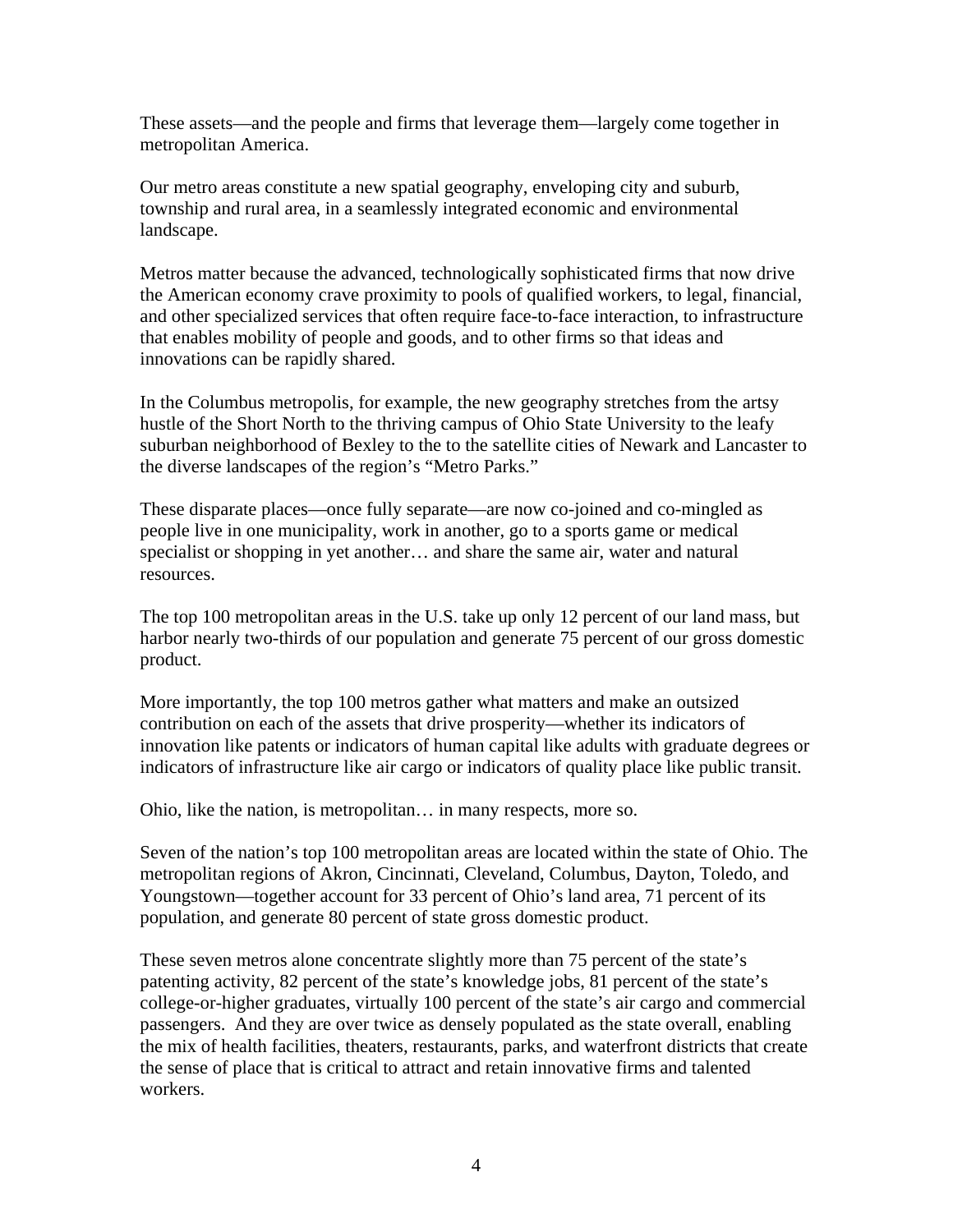Together, Ohio's 16 metropolitan areas constitute a full 81 percent of the state's population, 84 percent of the state's jobs, and 87 percent of the state's GDP.

In Ohio, the geography of metropolitan areas has extended out over time as population and jobs have dispersed. As Mark Partridge has found, a full 85 percent of Ohioans who reside in what the Census Bureau calls a "rural" area fall within the parameters of a metropolitan or a micropolitan statistical area.

Another sign of interdependence: nearly all Ohio residents—a full 99 percent—live within an hour's driving distance, or 50 miles, of an urbanized area center (roughly defined as cities with at least 50,000 people).

The big story: Large forces are forging and forcing a new Ohio, with places long thought separate—city, suburb, exurb, rural area—now tightly bound and inextricably linked.

#### **This leads to our second proposition: Ohio's core communities must find and redefine their place in the new economic order.**

As all of you know, Ohio stands apart from many of its brethren in the Midwest. Unlike states like Michigan or Illinois or Pennsylvania where one or two metropolitan areas dominate the state's economy, Ohio's economy evolved along more dispersed lines.

Thus, a fairly broad, diverse set of places—large and small, some the center of globally competitive metros, others the seat of rural counties—formed the heart of Ohio's economy 60 years ago.

To get a better handle on this historic continuum and the role these places continue to play today, we defined core communities as those cities which had at least 15,000 residents in 1950 and whose county population share was at least 20 percent at the time.

This definition yields a diverse array of 32 communities, ranging in size from 11,000 in Ironton to nearly 750,000 in Columbus. In 1950 nearly half of all Ohioans (46 percent) lived within the boundaries of these 32 communities, resulting in a host of assets locating in these places, many of which remain in place today.

A full 15 of the core communities, almost half, are situated within the top seven metropolitan areas that I discussed before.

Another eight of the core communities are located within the other metropolitan areas of the state, with most bearing the name of their smaller metropolis: Canton, Lima, Mansfield, Sandusky, and Springfield.

And the remaining nine—places like Ashtabula, Portsmouth, and Zanesville—are located in smaller micropolitan areas.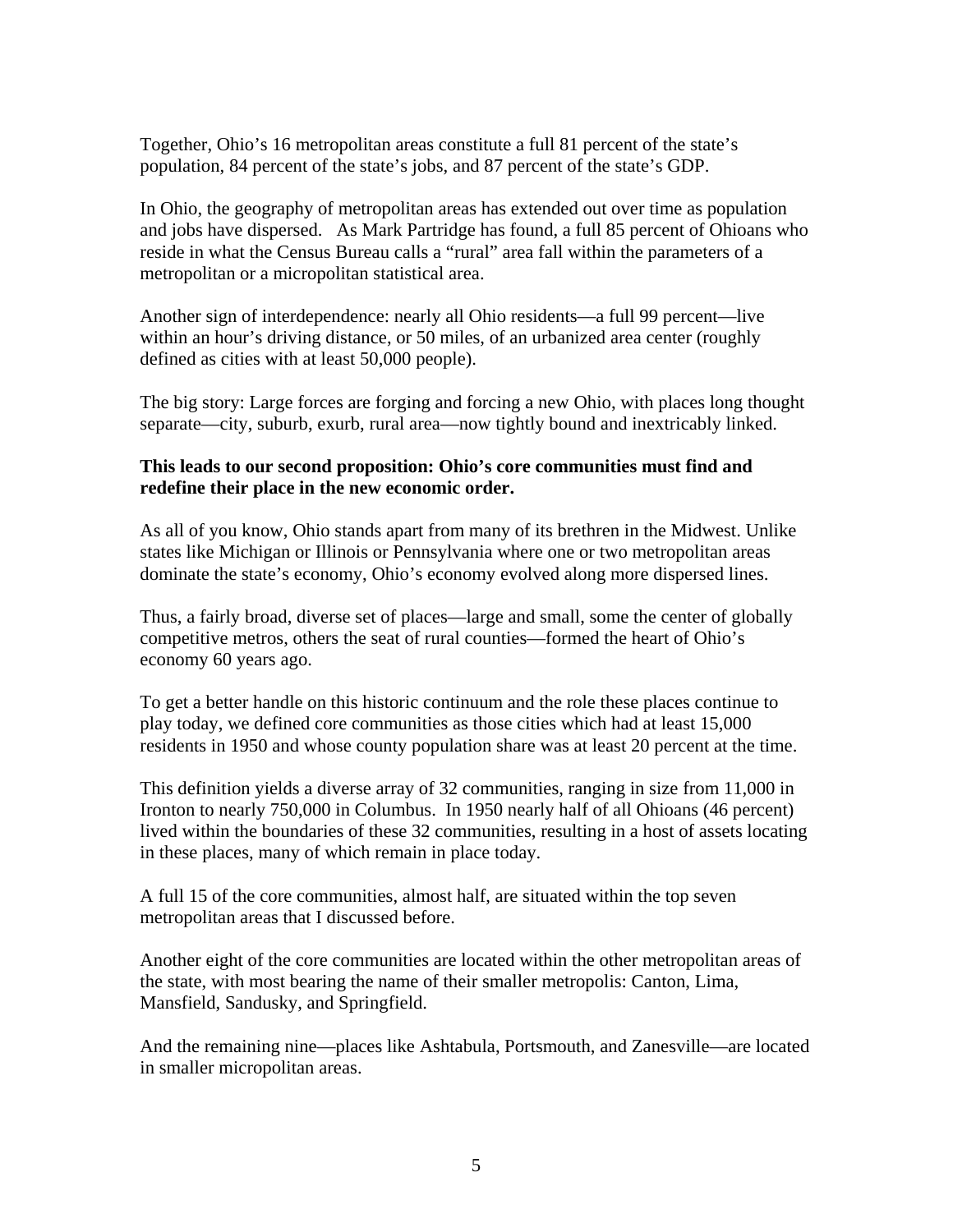When taken as a group, these 32 cities only cover 2.3 percent of the state's land area but contain 27 percent of the state's population, and 34 percent of the state's jobs.

These core communities also contain… in the aggregate… real physical and institutional assets (and environmental contributions) that have been revalued by a changing nation.

As a group, they concentrate many institutions that form the heart of Ohio's **innovative economy**. Seven of the state's 11 research universities are located in core communities, as are half of Ohio's hospitals. Institutions like the Cleveland Clinic and the University of Cincinnati Medical Center have global reputations and account for substantial economic growth, through spinoffs, patenting activity, and service firms.

The core communities also account for many of the institutions that can attract and generate **human capital**, housing roughly two-thirds of the state's 60 Fortune 1000 companies. Of the state's 195 higher educational institutions, 57 percent are located in one of these core communities, enrolling 66 percent of students in higher education. Furthermore, with 51 percent of the state's bachelor's level and higher colleges and universities, the core communities enroll 64 percent of the nearly 400,000 students statewide that attend these institutions.

The core communities have also benefited from historic investments in **infrastructure**. Five of the seven Amtrak stations are in the core communities of Cincinnati, Cleveland, Elyria, Sandusky, and Toledo. Six of the seven ports that serve the state are situated near core communities; two are actually in the core communities of Ashtabula and Toledo. And cities like Ashtabula, Athens, Canton, Cincinnati, Cleveland, Marietta, Newark, Portsmouth, Youngstown, and Zanesville all contain bridges listed on the national register of historic places, some crossing rivers like the Ohio, Cuyahoga, and Muskingum.

And, on the factors that determine the **quality of place**, the age and legacy of core communities yield assets that have enormous value today. For instance, the 32 cores house roughly 40 percent of the state's registered historic places. Many of the cores naturally have the amenities—walkable neighborhoods, historic parks and waterfronts, transit friendly corridors—increasingly sought by young consumers and other demographic groups and demanded by high energy prices and a challenged environment.

With so many assets, it is not surprising that many of these cities serve as economic hubs and provide real benefits for people who live in nearby jurisdictions. The principal cities of Ohio's 16 metros, for example, serve as significant job creators for their surrounding regions. While just 40 percent of the principal-city workforce actually reside in the central (principal) city, another 41 percent originate from the suburbs, 18 percent come from the exurbs, and another 1 percent commute from nonmetro areas. Moreover, a full 70 percent of rural exurbanites (as defined by the census) in Ohio now work in either principal cities or suburbs.

Yet we are not Pollyannaish about these core communities.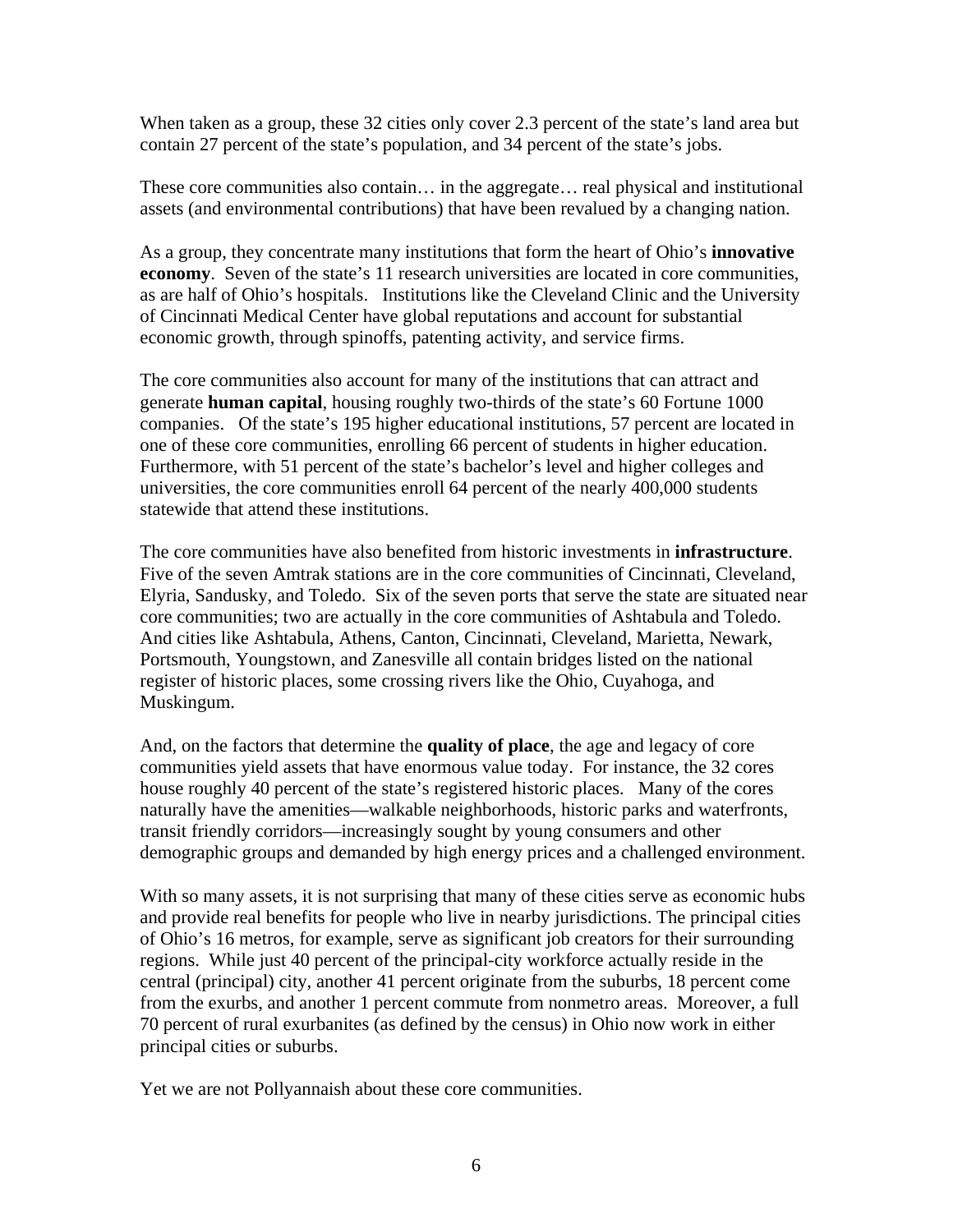Our focus on assets cannot wash away the substantial challenges that these places face: persistent poverty, low educational performance, lagging incomes and stark racial disparities.

And aggregate numbers, of course, mask real differences between places, either because of size, economic function or the legacies of historic investments and decisions.

Thus, any successful state and local action around core communities must proceed from a frank and honest assessment of the assets and liabilities of each place…on its own and in its broader county and metropolitan context.

### **That leads to our third point, namely that Ohio's past state policies have stacked the deck against core communities, systematically undermining their health and vitality and that of the broader areas that surround them.**

Our review of Ohio policies reveals a handful of policies and programs—the Clean Ohio Fund and the Third Frontier being the most recent examples—that have leveraged the assets of core communities and, in the process, catalyzed private sector investment and market revival.

Yet our overriding conclusion is that, on balance, state policies have created "rules of the game" that historically accelerated the decline of older communities in the aftermath of deindustrialization and continue to this day to favor the growth of new communities over the redevelopment of older ones.

The result is that Ohio's cities are weaker economically than they should be… and Ohio is diminished as a result.

As in other Midwestern states, these "anti-core" policies are far reaching and deeply rooted:

- State tax policies that leave cities stranded with tax exempt properties, saddled with the costs of maintaining older infrastructure and responsible for supporting a large portion of school expenses through their property taxes;
- State transportation policies that disfavor transit and other transportation alternatives and spend a disproportionate share of road and bridge spending outside major cities, urban counties, and even metropolitan areas;
- State economic development policies that subsidize activity in newer, often wealthier jurisdictions, even when originally designed to aid distressed communities; and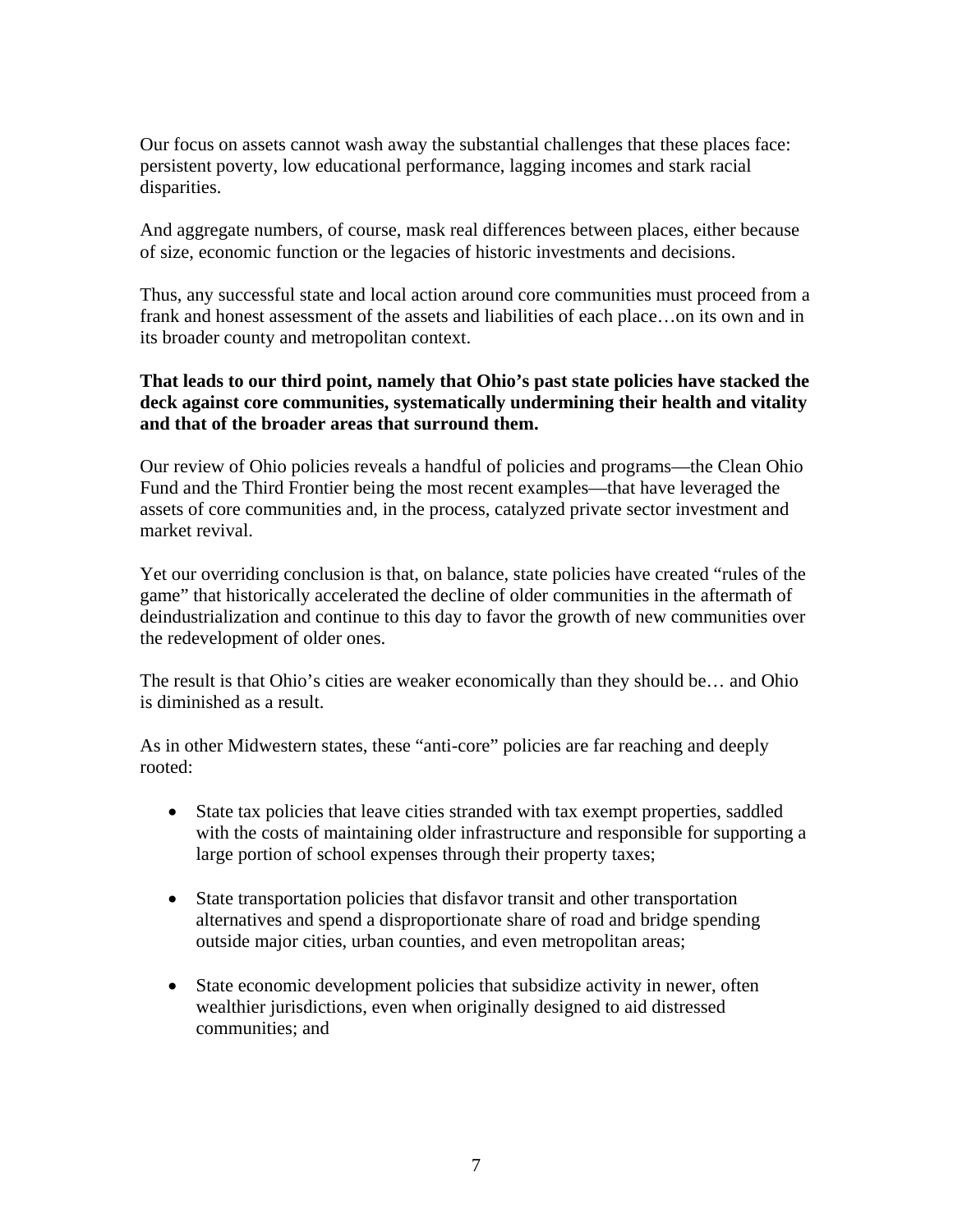• State governance policies that chop the state into thousands of cities, municipalities and townships and then delegate land use and zoning powers to every single one of these municipalities;

Our review unveils several major deficiencies in state policies.

*Ohio lacks any central defining approach or theory of change with respect to cities and core communities.* To a large extent, the state approach is merely the aggregate of separate approaches taken by disparate, compartmentalized agencies. Incredibly, these agencies often act at cross purposes with each other in a given jurisdiction, investing in advanced research in a major university, for example, through one program… and then undermining that investment with misguided decisions on transportation policy.

The absence of a central defining approach to core communities is exemplified by the state's failure to set any meaningful goals around city revival, alignment of state programs and policies to meet these goals and then measurement of progress routinely and rigorously over time.

*Beyond this general critique, individual state policies fail to leverage the distinctive assets of core communities or address their special challenges. In many cases, state policy penalizes the cores in favor of newer places.* 

Our analysis of past economic development investments show a system more prone to spreading resources throughout the state like "peanut butter" than to following any strategic vision for stimulating the revitalization of the core communities. Incredibly, even the state's urban enterprise zone program has suffered this fate. Ohio's program includes 215 zones in 85 out of the state's 88 counties, and actually skews investments and jobs to high-income jurisdictions that arguably don't need the subsidies.

Our analysis of past workforce investments demonstrate that the number of low-income, dislocated, and hard-to-employ residents served is relatively low compared to other states, and/or has declined in recent years, penalizing core communities which have a disproportionate share of these workers. .

Our analysis of past transportation investments show a state addicted to expenditures on roads, with a pathetic amount of resources dedicated to transit and other infrastructure investments that would expand choices and catalyze markets in core communities.

And our analysis of past neighborhood investments show that it is relatively easy to find information about the deficits of cities and communities, and frustratingly difficult to access data on their assets —further diminishing the market attractiveness of these places.

*Beyond specific policies, the balkanized landscape of governance in Ohio has hurt core communities.*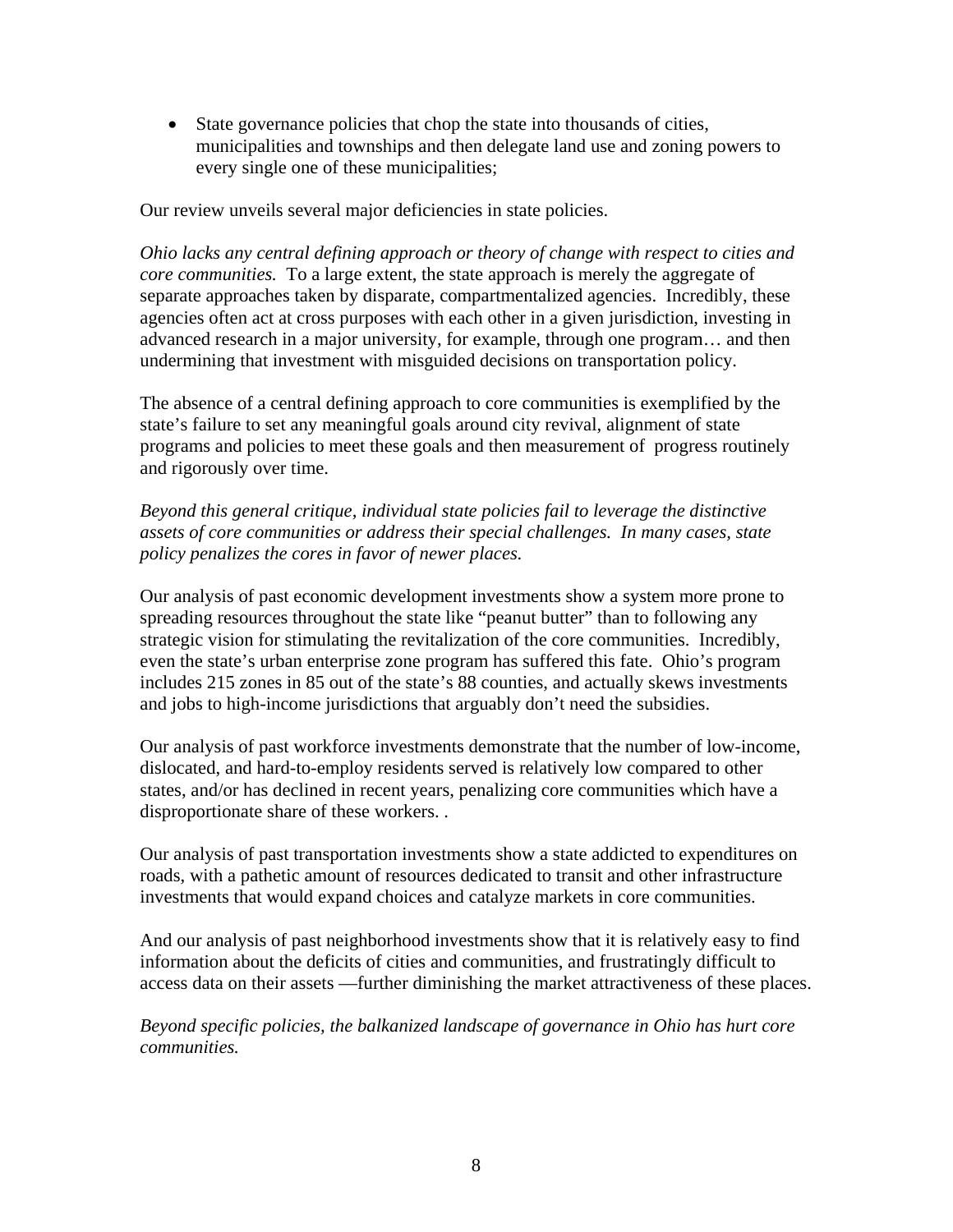With barely 40,000 square miles, the state has devolved land use, tax and , service powers to nearly 3,800 local governmental jurisdictions of various types including 250 cities, 695 villages and 1,308 townships. Interspersed in this fragmented landscape are a host of other special districts and administrative boundaries.

This fragmentation means that Ohio's municipalities spend more time competing with their neighbors—for a piece of property tax here or payroll tax there—than working with them to pursue a unified vision for economic development.

This fragmentation is also a recipe for fast sprawl and hollowed out cores… since businesses and people are naturally attracted to places with low tax burdens, new infrastructure and few social obligations.

And this fragmentation raises the cost of government by duplicating infrastructure, staffing and services.

Incredibly, Ohio is dedicating scarce resources to maintaining scores of local governments at a time when such investments could be more strategically spent on the assets that truly drive prosperity in the state.

## **This leads to our final point: Ohio needs a "competitive communities" strategy that strives to strengthen and leverage the economic potential and environmental role of core communities.**

We offer a three part playbook, drawing heavily from innovations underway in states like Pennsylvania and Massachusetts and Michigan as well as more ambitious efforts to revitalize older industrial cores like Stuttgart and Bilbao and Sheffield in Europe.

Frankly, in a global world, Ohio needs to draw its inspiration not just from its neighbors but from its international competitors.

*Step One: We recommend that Ohio set forth a clear vision for the renewal of its core communities with ambitious, transparent, and measurable goals to guide public, private, and civic sector investments and a new way of doing business so that these goals can be accomplished.* 

What goals do we seek?

What if the share of state population in core communities leveled off at 25 percent in 2010, and then grew back to 30 percent in core communities by 2020? With current predictions, that would mean the 32 core communities would add an additional 580,000 people above and beyond what they would add if the cores remained at 25 percent of state population.

What if 2 percent of metropolitan area residents lived in the downtowns of core communities by 2015? This would create the critical mass of people necessary to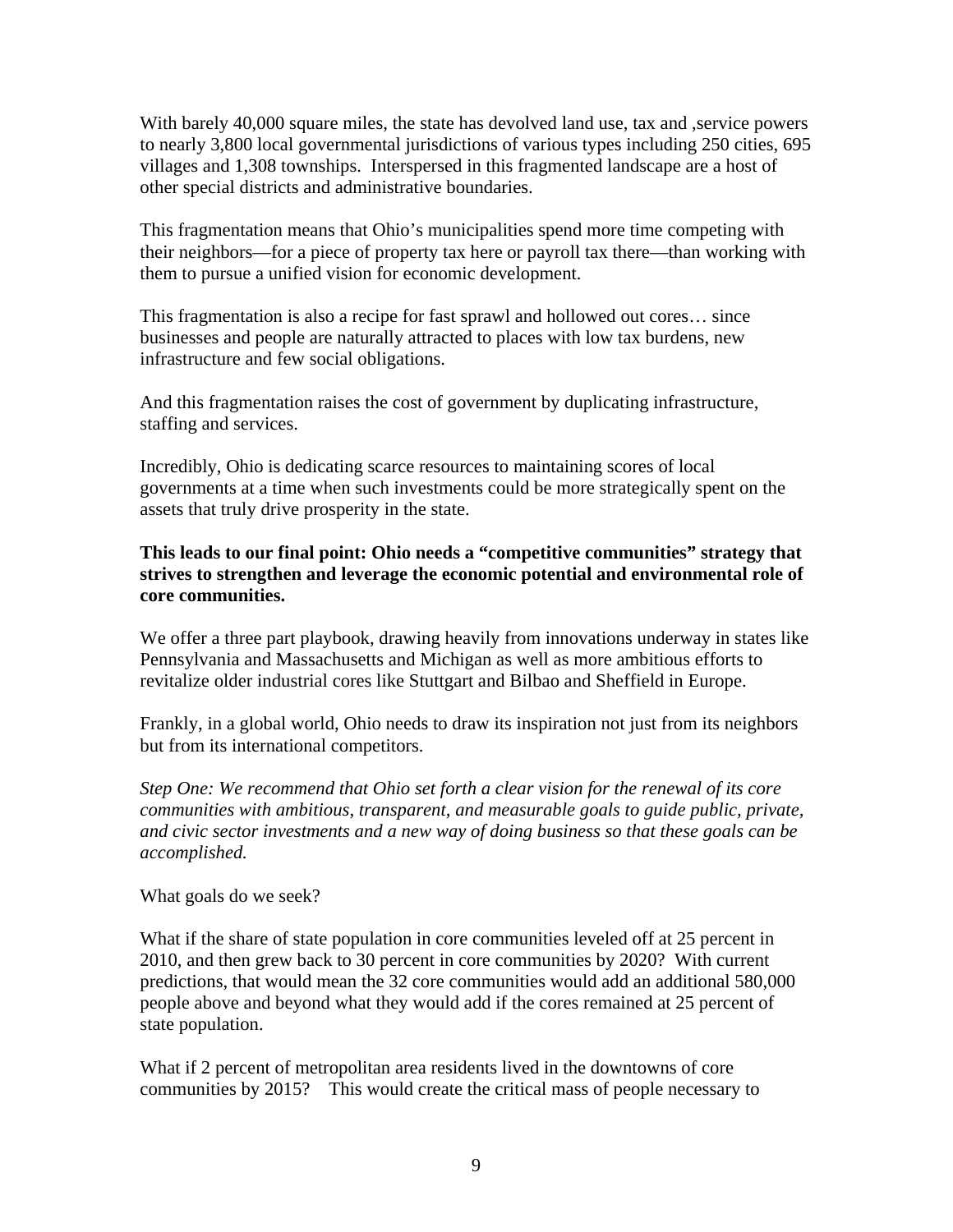support amenities that lure businesses and jobs and help stem the exodus of young workers. Just imagine the economic, fiscal and psychological impacts of housing 42,000 residents in downtown Cleveland, 43,000 residents in downtown Cincinnati, and 17,000 residents in downtown Dayton.

What if the share of disadvantaged youth achieving post secondary education doubled by 2020, a goal set by the Gates Foundation? That would not only improve the life opportunities of hundreds of thousands of Ohio residents… it would also help fill the real workforce needs of business in this state for decades to come.

How would we achieve these goals in general?

A commitment by the state to take stock of the assets located in the disparate core communities…and the broader metros and counties in which they reside.

- More focus on outcome driven and performance measured decisions... that build from objective evidence.
- More reliance on public private partnerships, innovation networks, and market mechanisms.
- More integrated solutions that cut across separate policies and bureaucracies like transportation and housing or economic and workforce development.
- And a new "entrepreneurial hot spot" within the executive branch to focus on coordinating programs and investments from different agencies to help individual communities implement specific regionally- or locally-defined goals or projects.

# *Step Two: We recommend that Ohio embrace and adopt a series of concrete reforms that build on the distinctive assets of core communities.*

To enhance innovation, we propose that Ohio bolster the market shaping potential of anchor institutions like universities and medical facilities. We would not renew the urban enterprise zone program, opting instead to create tax favored, economic transformation zones around anchor institutions, thereby catalyzing firm creation and residential resettlement. We also make several tax and policy recommendations to make the goal of vibrant living downtowns and town centers a reality.

We believe these proposals build on and complement the strategy put forward by the Department of Development last week.

To strengthen human capital, we recommend that Ohio embrace proven reforms to turn around failing urban education systems and connect disadvantaged workers to quality jobs in the economic clusters that hold the most promise.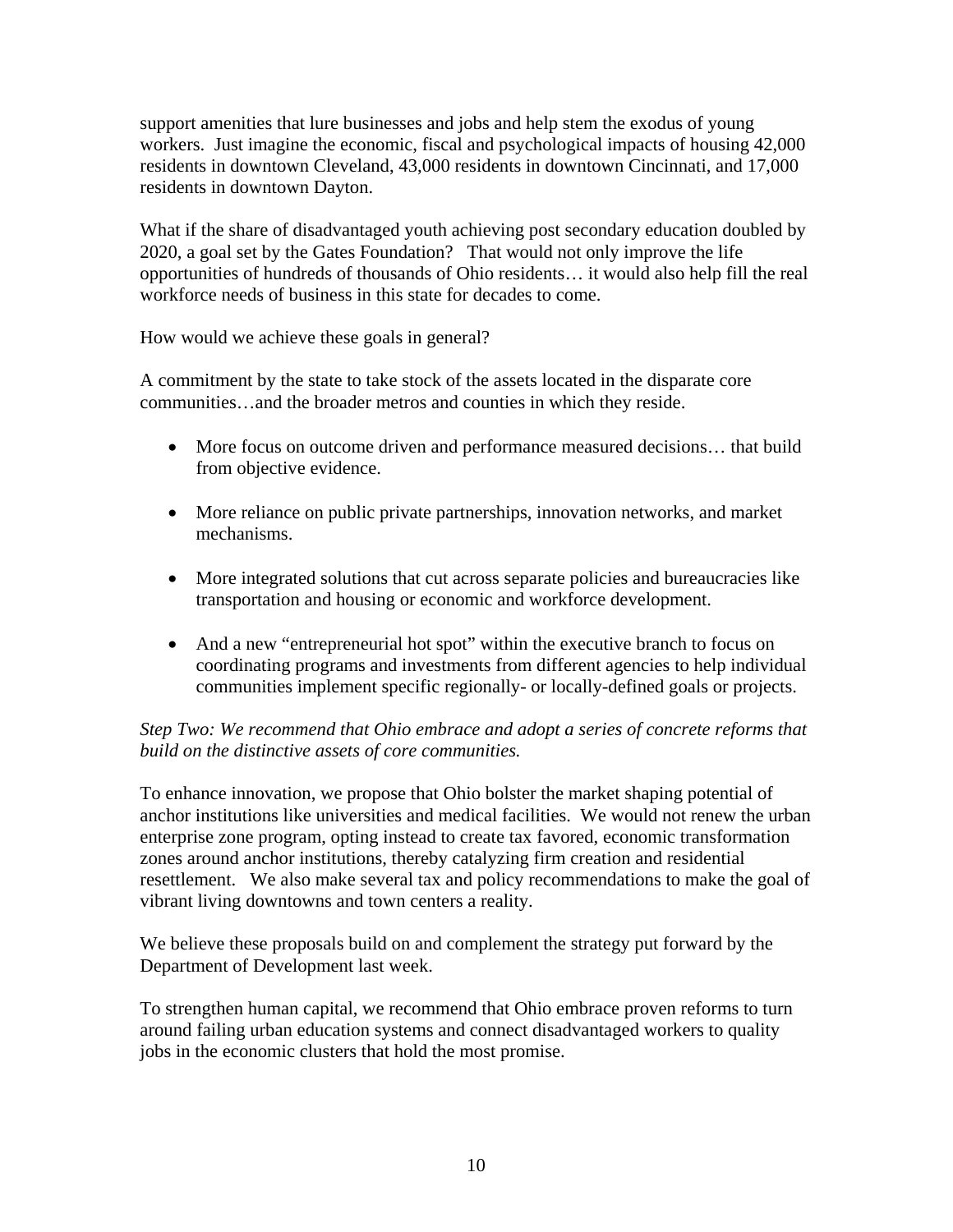To leverage infrastructure, we recommend that Ohio overhaul antiquated, sprawl inducing transportation policies and make possible the full range of transportation options to encourage more compact land use patterns, lower household transportation costs, and increase automobile, transit, and foot traffic in local business districts and on main streets.

We also recommend the creation of a Transportation Investment Bank that would leverage up private and other public sector financing to transform the physical landscape of core communities:

- Street car initiatives in Columbus, Cincinnati, Toledo, and Dayton.
- The establishment of Amtrak service between Cleveland, Columbus, and Cincinnati.
- The demolition of obsolete expressways in Cleveland, Columbus, and Akron.

Ohio does not have to look any further than Pennsylvania to find a state that has embraced "fix it first" policies in transportation, stopping sprawl-inducing road projects at the fringe in order to fund infrastructure repair and even transit operations in the metropolitan core.

To sustain the quality of place, we recommend that Ohio enact a legislative package to mitigate the devastating impact of foreclosures in vulnerable neighborhoods as well as launch an urban markets initiative to capture the hidden economic potential of densely populated places.

Some of these policy suggestions are well formulated and, with your guidance, can move quickly to a level of specificity needed for legislative and administrative action.

Other suggestions, however, need substantially more work … and we will seek your help in the aftermath of this Summit to build state policy from the best local innovations. This is particularly true in the education and skills arenas.

# *Step Three: We recommend that Ohio catalyze bold experimentation on governance reform—particularly between cities and jurisdictions in their surrounding metropolitan areas.*

Ohio cannot advance a  $21<sup>st</sup>$  century economy with a system of local government rooted in the 19<sup>th</sup>. Your competitors in Europe and elsewhere are taking bold steps to overcome centuries of governmental fragmentation and experiment with new metropolitan approaches to taxation, growth, land use and governance. It is high time for Ohio to do the same… by enabling bottom up partnerships that cut across artificial jurisdictional lines that have no meaning in today's global economy.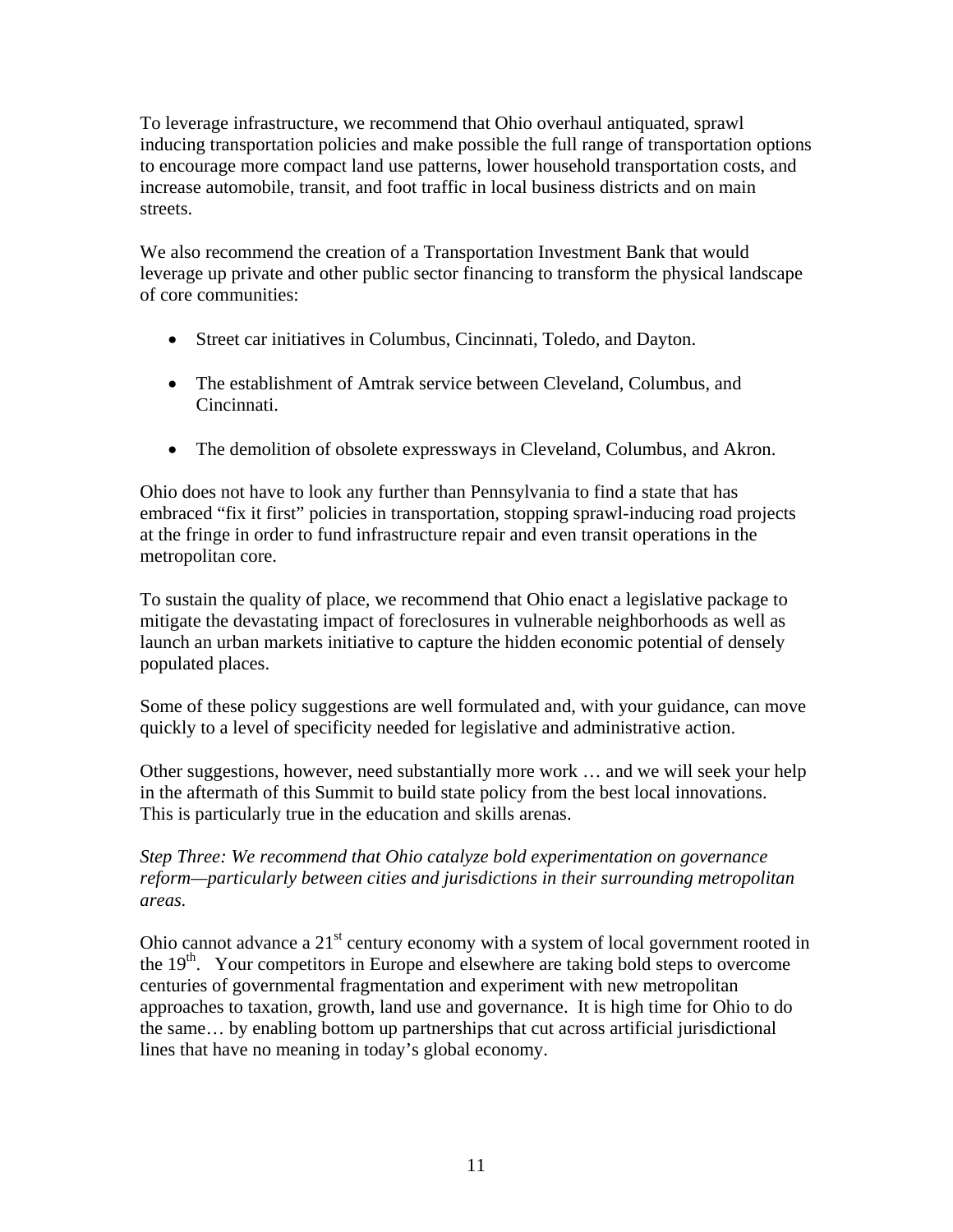Rather than competing against each other, Ohio's jurisdictions should be collaborating to compete.

What are we envisioning?

The state, in everything it does, must lead and inspire and catalyze this new spirit of collaboration.

- Permit counties or metros to enact land use plans that use market mechanisms to revitalize downtowns, concentrate development, preserve farmland, and conserve open space.
- Support county or metro wide efforts that aim to share services to increase efficiencies, improve service delivery, and minimize costs.
- Reward cities and suburbs that share the tax revenues that come from new commercial and industrial development, thereby ending wasteful competition, catalyzing new investment and lowering fiscal disparities.
- Consider elected assemblies at the metro or even regional scale... new bodies that can make market shaping decisions on large scale infrastructure and economic development investments.

The real competition in Ohio should not be between Cleveland and Lorain or Columbus and Newark or even Warren and Youngstown. The real competition should be between these metros and globally competitive metros in Europe, Asia, and Latin America.

# **Conclusion**

Let me end where I began.

These are exceptional times in Ohio and this country.

A restructuring economy.

An aging and diversifying society.

A challenged environment.

These forces demand unconventional responses to grow and sustain prosperity… and they compel us to fundamentally reassess the role, function and potential of the "core communities" that made this state an economic powerhouse in the mid  $20<sup>th</sup>$  century.

We know that the changes we have outlined today… and we hope to perfect in the coming months… will not be easy.